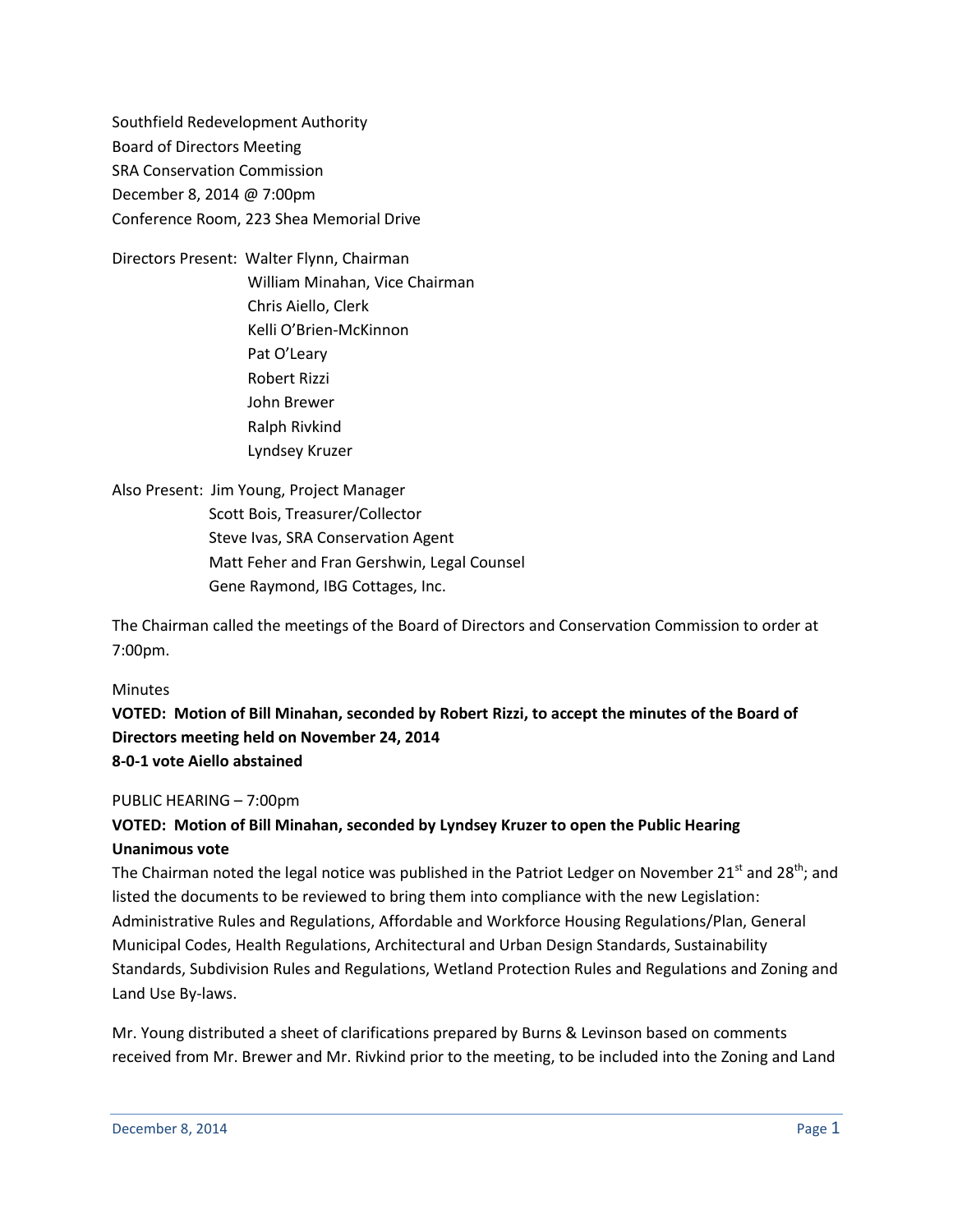Use By-Laws. The Chairman recommended the Board consider all the changes, and complete the public hearing process during this meeting. The Board agreed to vote on all the final drafts at the Dec. 15, 2014 meeting.

Mr. Brewer was informed that the section in Article 4 of the Zoning By-Laws related to retail and restaurant uses on the first floor of residential buildings located in the Main Street Overlay District was removed and incorporated into Article 7. He recommended that the Board restrict all changes to just those required by Legislation.

Mr. Rivkind was informed that the Zoning By-Laws and Regulations applied to the whole redevelopment project (the Central Redevelopment Area and the Perimeter Area) which is referred to in most documents by its geographic location "NAS South Weymouth".

# **VOTED: Motion of John Brewer, seconded by Ralph Rivkind, to include all the amendments distributed at the meeting into the SRA Zoning and Land Use By-Laws Unanimous vote**

A lengthy discussion ensued on various sections of the By-Laws and Regulations. The Project Manager provided background information/details for the rationale behind some of the suggested changes to the Administrative Rules and Regulations, the General Municipal Code and the Architectural and Urban Design Standards and Guidelines. The Board did not object to the suggested changes to the Administrative Rules and Regulations or the General Municipal Code, but did not advocate for any of the suggested material changes to the Architectural and Urban Design Standards.

## PUBLIC HEARING COMMENTS

Lenore White, Independent Wetlands Observer, stated that appeals to decisions under a local Wetlands By-Law would go to Superior Court, not to DEP.

Mr. Doyle, Southfield resident, was informed that the Building Forms were still included in the SRA Zoning By-Laws with no changes proposed.

Mr. Pries, Weymouth, cautioned the Board to make sure that the intent of all agreements remained intact as they made changes to comply with Legislation.

Ms. Parsons, Rockland, sent in her written comments and the Chairman directed they be attached to the Public Hearing minutes.

Ms. Hilbert, Weymouth, was informed that the Legislation directed the Town of Weymouth to accept completed roadways in the Southfield project on or before January 1, 2015.

Mr. Galluzzo, Weymouth, voiced concern over the lack of parking available to support a retail or restaurant business located in the first floor commercial space of existing residential buildings. Mr. Young noted there were no changes being proposed to the uses allowed or the parking standards for the Village Center District or Main Street Overlay District.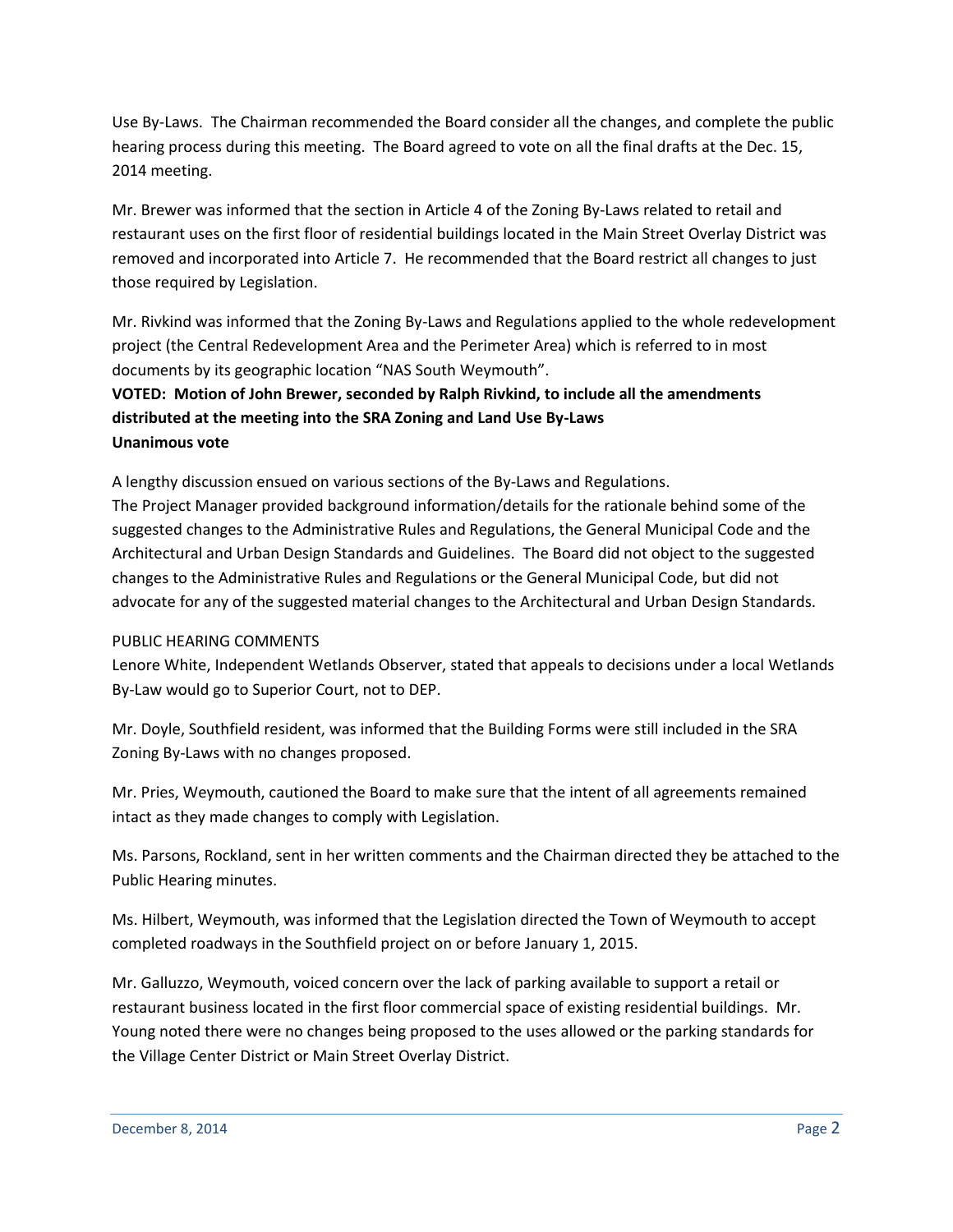### **VOTED: Motion of Bill Minahan, seconded by Chris Aiello, to close the Public Hearing Unanimous vote**

The Public Hearing closed at 7:50pm

#### Conservation Commission

Mr. Young provided background information on the Order of Conditions issued to IBG Cottages, LLC on July 29, 2013. Mr. Ivas, SRA Conservation Agent, noted there were 64 conditions within the Order and recommended that two conditions be carried forward to ensure that the project's erosion controls were left in place until spring.

Mr. Brewer and Mr. Thorp, both owners of IBG Cottages, were informed that IBG would be responsible for the cleanup of the site in the spring, and that the quality of foundation backfill material surrounding the cottages was not a Conservation Commission matter.

# **VOTED: Motion of Chris Aiello, seconded by Ralph Rivkind, to issue a Certificate of Compliance for the Cottages at Hollybrook Project (MassDEP File # SSE081-1121) with two continuing conditions (#'s 29 and 52)**

Ms. White voiced concern that there was no contingency to insure plant survival through the winter and recommended adding another Condition to evaluate the plants in the spring. Mr. Ivas noted that IBG had overplanted in 2014 in anticipation of extensive deer browsing damage, and that Condition #48 did include a report at the end of the dormancy break in spring. Mr. Raymond, IBG, stated he was happy to comply and noted he could not control the deer browsing.

# **VOTED: Motion of Ralph Rivkind, seconded by Robert Rizzi, to amend the motion to issue a Certificate of Compliance for the Cottages at Hollybrook Project (MassDEP File #SS#081-2212) by adding continuing condition #48 to conditions #29 and 52**

#### **7-1-1 vote – Aiello opposed and Brewer abstained**

The Chairman expected the Board and LNR/Starwood to receive the draft DDA later in the week. Mr. Feher noted the Legislation required the DDA be re-negotiated and re-executed consistent with the Act, and was not intended to shift risk or amend the agreement beyond what was required under the Act. The Board would reserve the right to further comment, but in the essence of time, it was pertinent to provide LNR/Starwood a copy of the draft DDA given the Dec. 18<sup>th</sup> deadline for execution.

Mr. Minahan was informed, if LNR/Starwood did not respond or take action by the deadline; that the Board would continue to operate under the existing DDA. Mr. Feher stated the DDA was not one of the contingencies for the Towns or LNR/Starwood to take over their responsibilities and obligations as per the Legislation. There was no penalty under the Act if they chose to take no action.

Mr. Feher stated the statute was clear that the Board shall not make changes to the DDA beyond what was required under the Act. He wished the Board could do more because it was a lopsided agreement; and that LNR/Starwood knows what their obligations are under the Legislation.

#### Public Comment

Mr. Galluzzo, Weymouth, was informed that LNR/Starwood still had not paid their outstanding taxes; that a tax lien and foreclosure process could not legally begin until the end of the fiscal year, and that